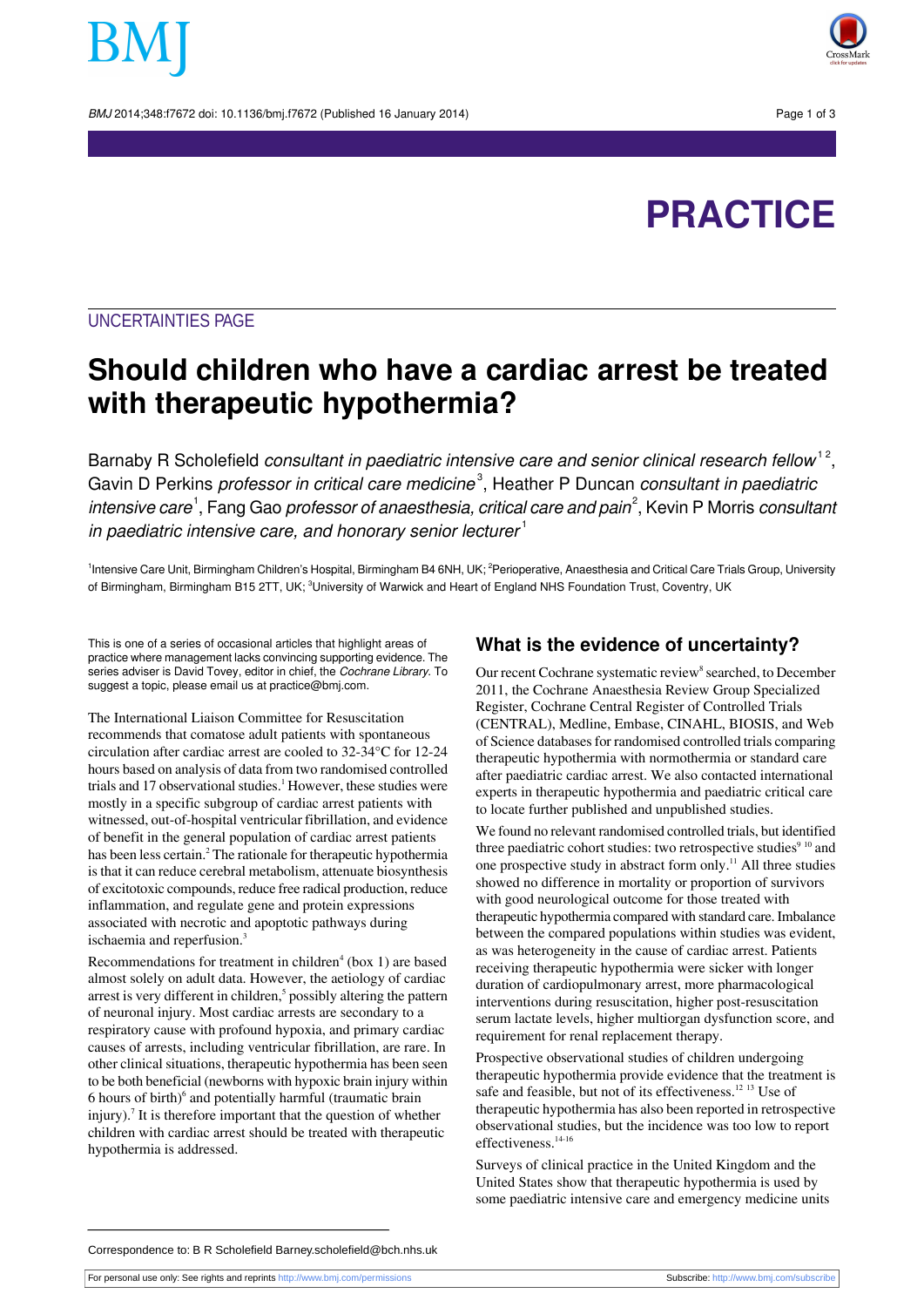**Box 1: Recommendations for use of therapeutic hypothermia after paediatric cardiac arrest (International Consensus on Cardiopulmonary Resuscitation and Emergency Cardiovascular Care Science with Treatment Recommendations<sup>4</sup> )**

- **•** Therapeutic hypothermia (32-34°C) **may be beneficial** for adolescents who remain comatose after resuscitation from sudden, witnessed, out-of-hospital, ventricular fibrillation cardiac arrest
- **•** Therapeutic hypothermia (32-34°C) **may be considered** for infants and children who remain comatose after resuscitation from cardiac arrest

after both out-of-hospital and in-hospital cardiac arrest, but there was substantial variation in practice regarding patient selection, temperature, and duration of therapy.<sup>17</sup> <sup>18</sup>

## **Is ongoing research likely to provide relevant evidence?**

Our recommendations for the framing of future research to answer this clinical uncertainty are outlined in box 2. Oursearch of the trials registry databases (detailed above) identified four ongoing randomised controlled trials.

The two Therapeutic Hypothermia After Pediatric Cardiac Arrest (THAPCA) trials (350 and 500 participants) will determine whether, among children aged <18 years with in-hospital cardiac arrest (NCT00880087) or out-of-hospital cardiac arrest (NCT00878644), treatment with a protocol involving hypothermia (32-34°C) for 48 hours and three days of normothermia (36-37.5°C), compared with five days of normothermia, affects neurological outcome at 12 months.

The Hypothermia for Cardiac Arrest in Paediatrics (NCT00754481) phase II (pilot) trial (n=40) will determine if children aged <18 years with in-hospital or out-of-hospital cardiac arrest treated with 48 hours of hypothermia (33-34°C) compared with normothermia (36.5-37.5°C) have different neurological outcomes at 12 months.

The use of a strict normothermia group in these three trials aims to eliminate a confounding effect of hyperthermia in the control group, as was noted in about 25% of the European trials of hypothermia after cardiac arrest in adults.<sup>19</sup> Hyperthermia (≥38°C) is harmful and associated with unfavourable neurological outcome after hypoxic brain injury.<sup>20</sup>

The fourth ongoing study is the Duration of Hypothermia for Neuroprotection After Pediatric Cardiac Arrest (NCT00797680) phase II (pilot) trial (n=40) determining if children aged <18 years after in-hospital or out-of-hospital cardiac arrest treated with 72 hours of hypothermia (32-34°C) compared with 24 hours of hypothermia (32-34°C) develop less brain injury (assessed by plasma biomarkers and magnetic resonance spectroscopy).

Clinical trials in paediatric critical care are challenging because of the low incidence of critical illness in children. As a result, paediatric trials often adopt wide inclusion criteria. The heterogeneity of patients, particularly among those with out-of-hospital cardiac arrest, may result in mixed inclusion of hypoxia induced cardiac arrests (such as asthma) and cardiac causes (such as primary arrhythmias), potentially masking a treatment effect in a particular subgroup. The current studies will not provide definitive evidence for the optimal duration of therapeutic hypothermia (24, 48, 72 hours, or longer), rewarming rates after hypothermia, timing of the start of treatment, or method of temperature manipulation. As two of the four trials are small pilot studies, these also will not be able to provide evidence of effectiveness.

# **What should we do in the light of the uncertainty?**

Managing a comatose child or infant after return of spontaneous circulation after cardiac arrest is a rare event outside specialist centres. Early consultation with a paediatric intensive care specialist is strongly recommended in all cases. In the absence of definitive evidence it is reasonable to initiate therapeutic hypothermia for comatose adolescent survivors from a ventricular fibrillation or pulseless ventricular tachycardia cardiopulmonary arrest, based on the evidence from adult clinical trials (box 1).<sup>4</sup> Therapeutic hypothermia may also be considered for infants and children who remain comatose after resuscitation from cardiac arrest. In all cases avoid hyperthermia  $(\geq 38^{\circ}C)$  and when possible consider enrolment in ongoing randomised controlled trials or registration in existing national databases such as the Paediatric Intensive Care Audit Network ([www.picanet.org.uk](http://www.picanet.org.uk/)) and UK National Cardiac Arrest Audit ([www.icnarc.org\)](http://www.icnarc.org/).

Contributors: BRS conceived of and drafted the article. The other authors contributed to writing the article and checking content.

Competing interests: We have read and understood the BMJ Group policy on declaration of interests and declare the following interests: BRS is currently working as a co-investigator of the THACPA-IH (Therapeutic Hypothermia After Pediatric Cardiac Arrest - In-Hospital) trial to potentially enable UK patient participation.

Provenance and peer review: Not commissioned; externally peer reviewed.

- 1 Deakin CD, Morrison LJ, Morley PT, Callaway CW, Kerber RE, Kronick SL, et al. Part 8: Advanced life support: 2010 International Consensus on Cardiopulmonary Resuscitation and Emergency Cardiovascular Care Science with Treatment Recomm Resuscitation 2010;81(suppl 1):e93-174. doi:[10.1016/j.resuscitation.2010.08.027.](http://dx.doi.org/10.1016/j.resuscitation.2010.08.027)
- 2 Nielsen N, Friberg H, Gluud C, Herlitz J, Wetterslev J. Hypothermia after cardiac arrest should be further evaluated--a systematic review of randomised trials with meta-analysis and trial sequential analysis. Int J Cardiol 2011;151:333-41. doi:[10.1016/j.ijcard.2010.06.](http://dx.doi.org/10.1016/j.ijcard.2010.06.008) [008](http://dx.doi.org/10.1016/j.ijcard.2010.06.008).
- 3 Zhao H, Steinberg GK, Sapolsky RM. General versus specific actions of mild-moderate hypothermia in attenuating cerebral ischemic damage. J Cereb Blood Flow Metab 2007;27:1879-94. doi:[10.1038/sj.jcbfm.9600540.](http://dx.doi.org/10.1038/sj.jcbfm.9600540)
- 4 De Caen AR, Kleinman ME, Chameides L, Atkins DL, Berg RA, Berg MD, et al. Part 10: Paediatric basic and advanced life support: 2010 International Consensus on Cardiopulmonary Resuscitation and Emergency Cardiovascular Care Science with Treatment Recommendations. Resuscitation 2010;81(suppl 1):e213-59. doi:[10.1016/j.](http://dx.doi.org/10.1016/j.resuscitation.2010.08.028) [resuscitation.2010.08.028](http://dx.doi.org/10.1016/j.resuscitation.2010.08.028).
- Atkins DL, Everson-Stewart S, Sears GK, Daya M, Osmond MH, Warden CR, et al. Epidemiology and outcomes from out-of-hospital cardiac arrest in children: the Resuscitation Outcomes Consortium Epistry-Cardiac Arrest. Circulation 2009;119:1484-91.
- Jacobs SE, Berg M, Hunt R, Tarnow-Mordi WO, Inder TE, Davis PG. Cooling for newborns with hypoxic ischaemic encephalopathy. Cochrane Database Syst Rev 2013;1:CD003311 doi:[10.1002/14651858.CD003311.pub3](http://dx.doi.org/10.1002/14651858.CD003311.pub3).
- 7 Hutchison JS, Ward RE, Lacroix J, Hébert PC, Barnes MA, Bohn DJ, et al. Hypothermia therapy after traumatic brain injury in children. N Engl J Med 2008;358:2447-56.
- 8 Scholefield B, Duncan H, Davies P, Gao Smith F, Khan K, Perkins GD, et al. Hypothermia for neuroprotection in children after cardiopulmonary arrest. Cochrane Database Syst Rev 2013;2:CD009442 doi:[10.1002/14651858.CD009442.pub2](http://dx.doi.org/10.1002/14651858.CD009442.pub2).
- 9 Doherty DR, Parshuram CS, Gaboury I, Hoskote A, Lacroix J, Tucci M, et al. Hypothermia therapy after pediatric cardiac arrest. Circulation 2009;119:1492-500.
- 10 Fink EL, Clark RS, Kochanek PM, Bell MJ, Watson RS. A tertiary care center's experience with therapeutic hypothermia after pediatric cardiac arrest. Pediatr Crit Care Med 2010;11:66-76.
- 11 Buttram S, Large B, Yeakel K, Williams K, Bobrow B, Dalton H. Therapeutic hypothermia after pediatric out of hospital cardiac arrest—a single center experience. Crit Care Med 2009;37(12 suppl):480.
- 12 Abend NS, Topjian A, Ichord R, Herman ST, Helfaer M, Donnelly M, et al. Electroencephalographic monitoring during hypothermia after pediatric cardiac arrest. Neurology 2009;72:1931-40.